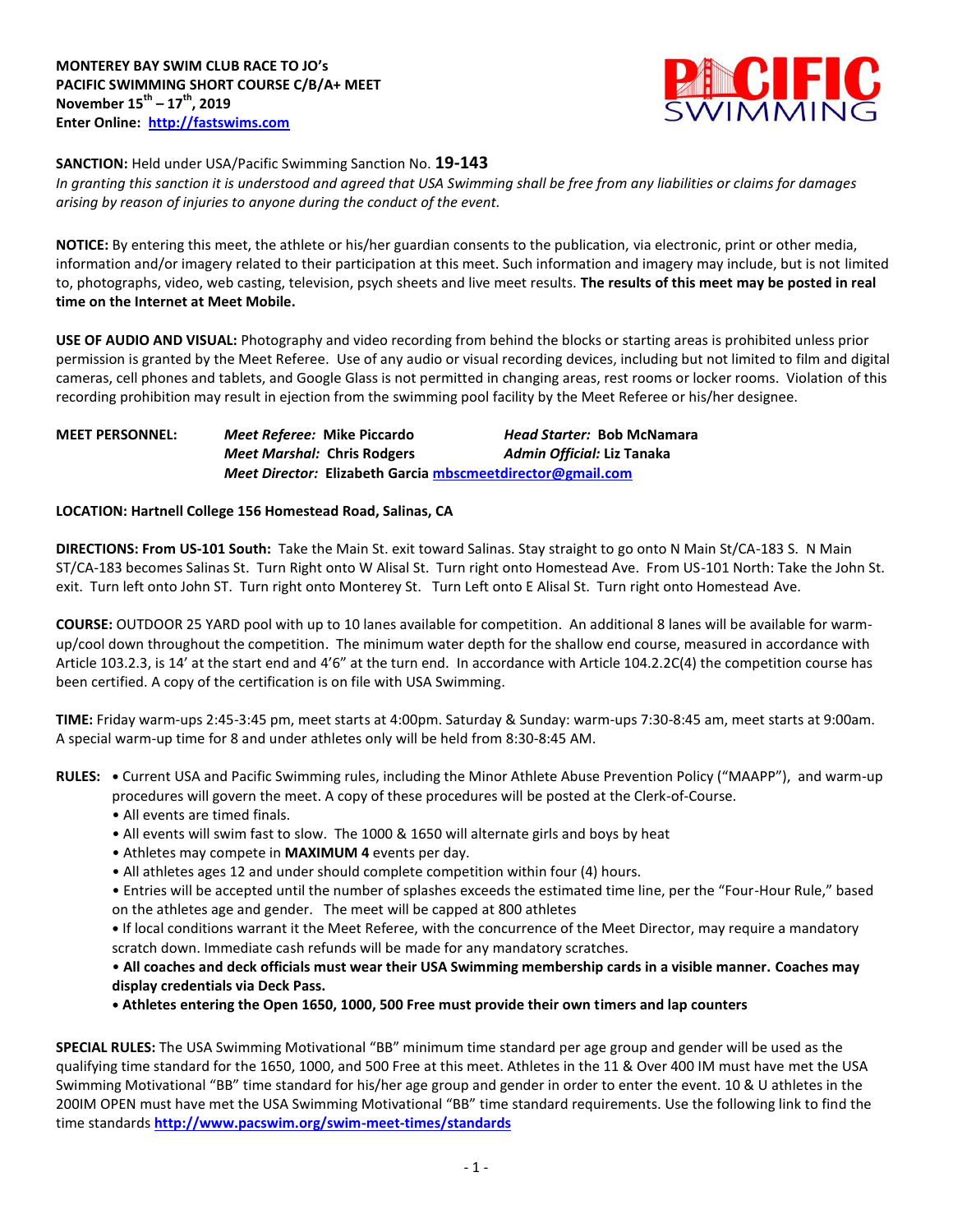## *At close of meet, times entered for events shall be the time used for seeding the meet. No further adjustments to times shall be permitted without explicit approval of the Meet Referee. In addition, no exchanging of events shall be permitted as well without the explicit approval of the Meet Referee.*

**UNACCOMPANIED ATHLETES:** Any USA-S athlete-member competing at the meet must be accompanied by a USA Swimming member-coach for the purposes of athlete supervision during warm-up, competition and warm-down. If a coach-member of the athlete's USA-S Club does not attend the meet to serve in said supervisory capacity, it is the responsibility of the athlete or the athlete's legal guardian to arrange for supervision by a USA-S member-coach. The Meet Director or Meet Referee may assist the athlete in making arrangements for such supervision; however, it is recommended that such arrangements be made in advance of the meet by the athlete's USA-S Club Member-Coach.

**RACING STARTS:** Athletes must be certified by a USA-S member-coach as being proficient in performing a racing start, or must start the race in the water. It is the responsibility of the athlete or the athlete's legal guardian to ensure compliance with this requirement.

**RESTRICTIONS:** • Smoking and the use of other tobacco products is prohibited on the pool deck, in the locker rooms, in spectator

- seating, on standing areas and in all areas used by athletes, during the meet and during warm-up periods.
- Sale and use of alcoholic beverages is prohibited in all areas of the meet venue.
- No glass containers are allowed in the meet venue.
- No propane heater is permitted except for snack bar/meet operations.
- All shelters must be properly secured.
- Deck Changes are prohibited.

• Destructive devices, to include but not limited to, explosive devices and equipment, firearms (open or concealed), blades, knives, mace, stun guns and blunt objects are strictly prohibited in the swimming facility and its surrounding areas. If observed, the Meet Referee or his/her designee may ask that these devices be stored safely away from the public or removed from the facility. Noncompliance may result in the reporting to law enforcement authorities and ejection from the facility. Law enforcement officers (LEO) are exempt per applicable laws.

 Operation of a drone, or any other flying apparatus, is prohibited over the venue (pools, athlete/coach areas, spectator areas and open ceiling locker rooms) any time athletes, coaches, officials and/or spectators are present.

• **Food and beverages (other than water) are not allowed on deck.**

• **No more than 25 tents on deck. Tents may not be on Campus Landscaping or blocking walkways or entry/exit ways.**

**ELIGIBILITY:** • Athletes must be current members of USA-S and enter their name and registration number on the meet entry card as they are shown on their Registration Card. If this is not done, it may be difficult to match the athlete with the registration and times database. The meet host will check all athlete registrations against the SWIMS database and if not found to be registered, the Meet Director shall accept the registration at the meet (a \$10 surcharge will be added to the regular registration fee). Duplicate registrations will be refunded by mail.

• Athletes in the "A" Division must have met at least USA Swimming Motivational "A" minimum time standard. Athletes in the "B" Division must have met at least the listed "B" minimum time standard. All entry times slower than the listed "B" time standard will be in the "C" Division.

• Entries with **"NO TIME" will be ACCEPTED**. Exception - 400IM, 500, 1000 &1650 FR (See Special Rules)

• Entry times submitted for this meet may be checked against a computer database and may be changed in accordance with Pacific Swimming Entry Time Verification Procedures.

• Disabled athletes are welcome to attend this meet and should contact the Meet Director or Meet Referee regarding any special accommodations on entry times and seeding per Pacific Swimming policy.

• Athletes 19 years of age and over may compete in the meet for time only, no awards. Such athletes must have met standards for the 17-18 age group.

• The athlete's age will be the age of the athlete on the first day of the meet.

**ENTRY PRIORITY:** Zone 1 South will have a one week (7day) priority of entries when online entries open. All other zones are invited to enter after the priority period ends.

**ENTRY FEES:** \$4.00 per event plus an \$8.00 participation fee per athlete. Entries will be rejected if payment is not sent at time of request. No refunds will be made, except mandatory scratch downs.

**ONLINE ENTRIES:** You may enter this meet online or by U.S. mail. To enter on-line go to [http://www.fastswims.com](http://www.fastswims.com/) to receive an immediate entry confirmation. This method requires payment by credit card. FastSwims charges a processing fee for this service,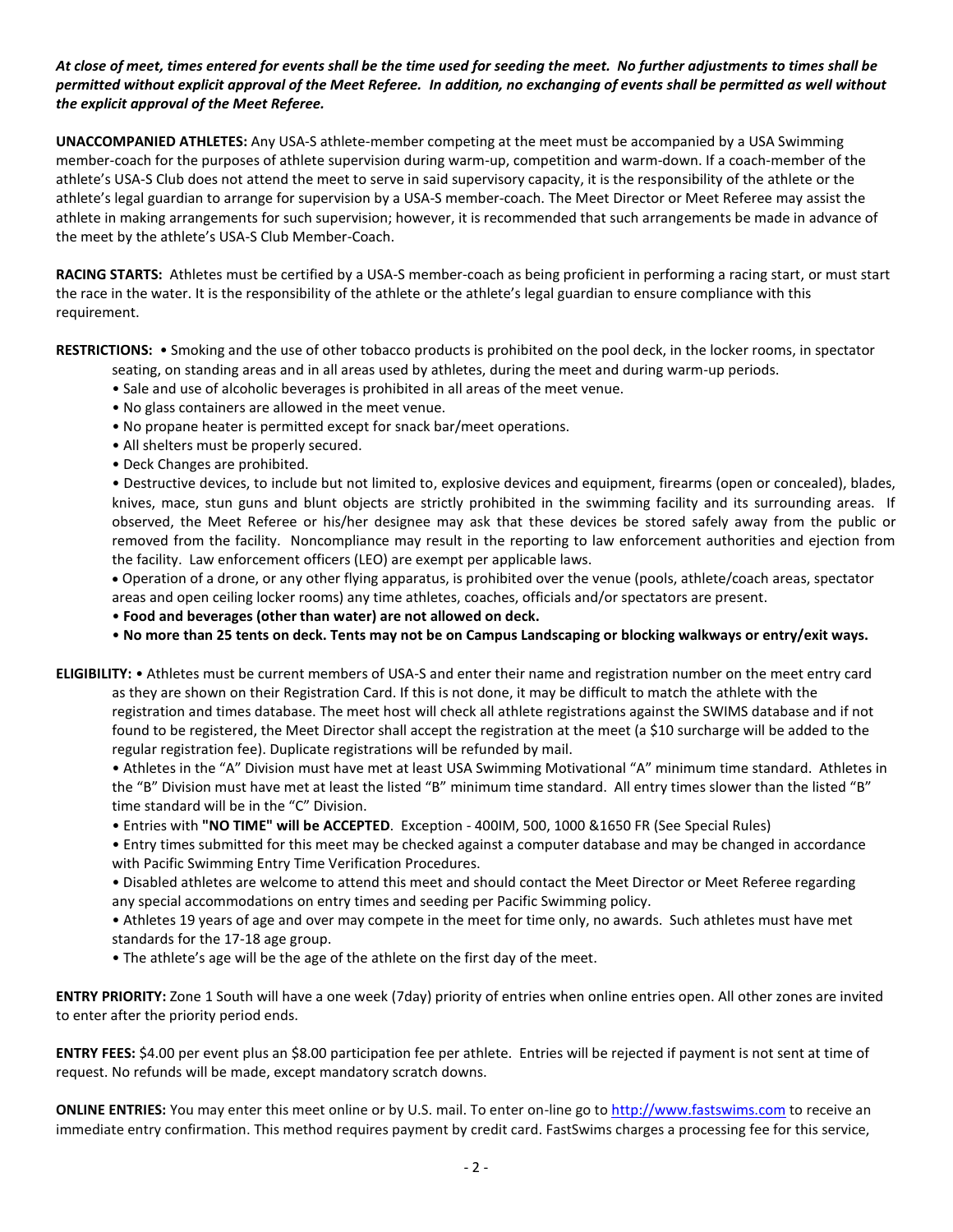6.5% of the total Entry Fees plus \$0.75 per transaction, regardless of number of athletes. Please note that the processing fee is a separate fee from the Entry Fees. If you do not wish to pay the processing fee, enter the meet using a mail entry. Entering online is a convenience, is completely voluntary, and is in no way required or expected of an athlete by Pacific Swimming. Online entries will be accepted through 11:59 PM Wednesday, November 6<sup>th</sup>, 2019. LATE ENTRIES WILL NOT BE ACCEPTED. NO REFUNDS. Zone 1 South will have a one week (7day) priority of entries when online entries open. All other zones are invited to enter after the priority period ends.

**MAILED OR HAND DELIVERED ENTRIES**: Entries must be on the attached consolidated entry form. Forms must be filled out completely and printed clearly with athlete's best time. Entries must be postmarked by midnight, Monday, **November 4th, 2019.** No late entries will be accepted. Requests for confirmation of receipt of entries should include a self-addressed envelope.

#### **Make check payable to**: **Monterey Bay Swim Club Mail entries to**: **Elizabeth Garcia 3028 Eddy St Marina, CA 93933**

**CHECK-IN:** The meet will be deck seeded. Athletes must check-in at the Clerk-of-Course. No event shall be closed more than 30 minutes before the scheduled start of the session. Close of check-in for all individual events shall be no more than 60 minutes before the estimated time of the start of the first heat of the event. Athletes who do not check in will not be seeded and will not be allowed to compete in that event.

**SCRATCHES:** Any athletes not reporting for or competing in an individual timed final event that they have checked in for shall not be penalized.

**AWARDS:** Individual events: Ribbons will be awarded to the 1st – 8th place finishers, for each event designated as an age group event. (9-10, 11-12, 13-14, 15-18). Awards will be available for pickup by the coaches, or a club representative, the last day of the meet.

### **ADMISSION:** Free.

**SNACK BAR & HOSPITALITY:** A snack bar will be available throughout the competition. Coaches and working deck officials will be provided lunch. Hospitality will serve refreshments to timers and volunteers.

**MISCELLANEOUS:** No overnight parking is allowed. Facilities will not be provided after meet hours. **Parking is FREE on campus Saturday and Sunday** *only.* **Tents may not be on campus landscaping.** 

#### **MINIMUM OFFICIALS: Please provide certified officials according to the chart below.**

| Club athletes entered in session | Trained and carded officials requested |  |  |  |  |  |  |
|----------------------------------|----------------------------------------|--|--|--|--|--|--|
| $1 - 10$                         |                                        |  |  |  |  |  |  |
| $11 - 25$                        |                                        |  |  |  |  |  |  |
| $26 - 50$                        |                                        |  |  |  |  |  |  |
| $51 - 75$                        |                                        |  |  |  |  |  |  |
| 76-100                           |                                        |  |  |  |  |  |  |
| 100 or more                      |                                        |  |  |  |  |  |  |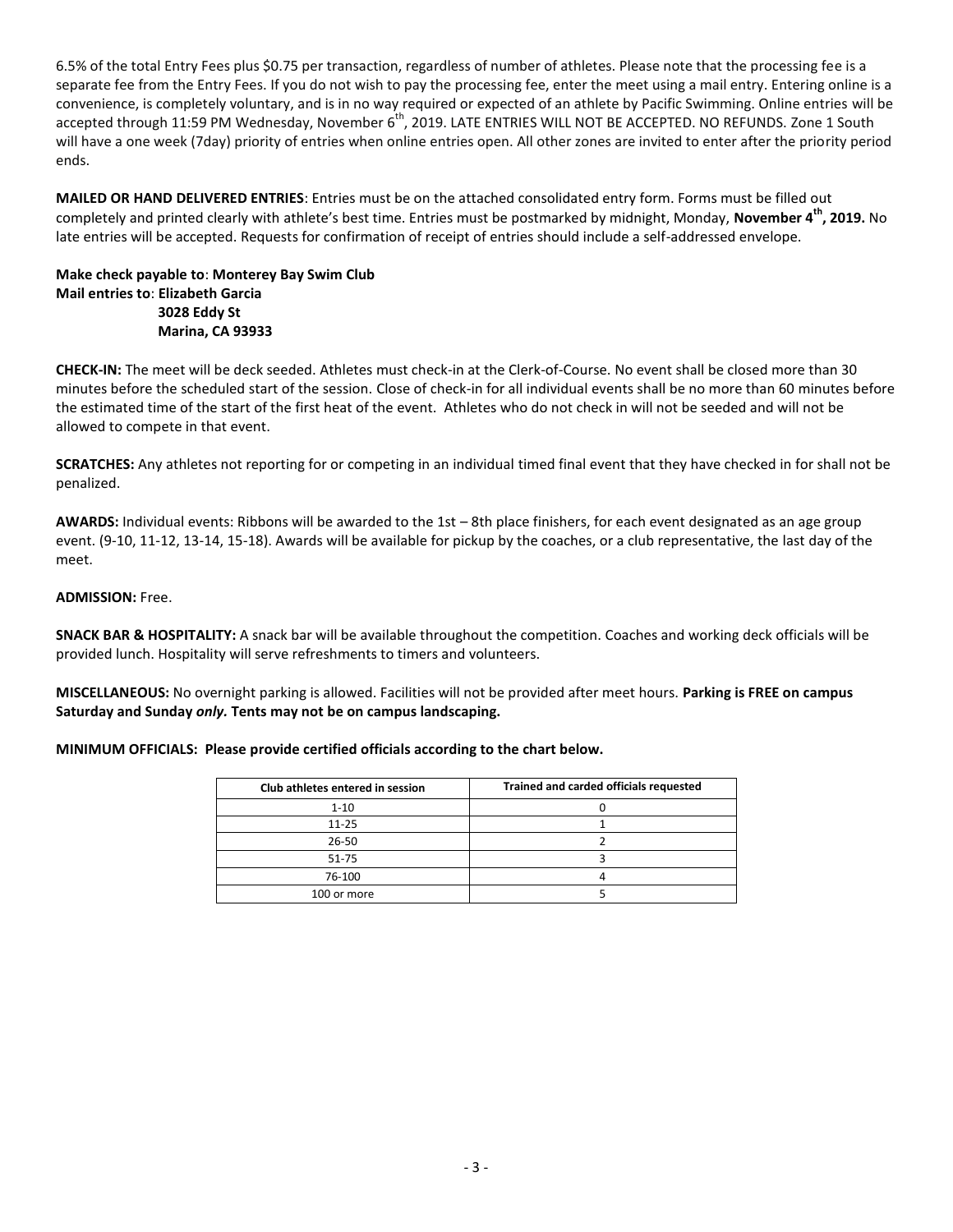# **EVENT SUMMARY**

| <b>FRIDAY</b>      |  |  |  |  |  |  |  |
|--------------------|--|--|--|--|--|--|--|
| <b>OPEN 200 IM</b> |  |  |  |  |  |  |  |
| 11/OVER 1650 FR**  |  |  |  |  |  |  |  |

|               | <b>SATURDAY</b> |               | <b>SUNDAY</b> |               |               |  |  |  |  |
|---------------|-----------------|---------------|---------------|---------------|---------------|--|--|--|--|
| 10/UN         | 11-12           | 13-18         | 10/UN         | $11 - 12$     | $13 - 18$     |  |  |  |  |
| <b>200 FR</b> | <b>200 FR</b>   | <b>200 FR</b> | <b>100 FR</b> | 400 IM**      | 400 IM**      |  |  |  |  |
| <b>50 BK</b>  | <b>50 BK</b>    | <b>200 FL</b> | <b>100 FL</b> | <b>100 FR</b> | <b>100 FR</b> |  |  |  |  |
| <b>50 FR</b>  | <b>200 FL</b>   | <b>50 FR</b>  | <b>50 BR</b>  | <b>100 FL</b> | <b>100 FL</b> |  |  |  |  |
| <b>100 BR</b> | <b>50 FR</b>    | <b>100 BR</b> | <b>50 FL</b>  | <b>50 BR</b>  | <b>200 BR</b> |  |  |  |  |
| 100 IM        | <b>100 BR</b>   | <b>200 BK</b> | <b>100 BK</b> | <b>200 BR</b> | <b>100 BK</b> |  |  |  |  |
| 500 FR**      | <b>200 BK</b>   | 500 FR**      |               | <b>50 FL</b>  | 1000 FR**     |  |  |  |  |
|               | 100 IM          |               |               | <b>100 BK</b> |               |  |  |  |  |
|               | 500 FR**        |               |               | 1000 FR**     |               |  |  |  |  |

## **EVENTS**

|                | Friday, November 15th   |                |               | Sunday, November 17th |               |
|----------------|-------------------------|----------------|---------------|-----------------------|---------------|
| <b>EVENT#</b>  | <b>EVENT</b>            | <b>EVENT#</b>  | <b>EVENT#</b> | <b>EVENT</b>          | <b>EVENT#</b> |
| 1              | <b>OPEN 200 IM</b>      | $\overline{2}$ | 43            | 11-12 50 FL           | 44            |
| 3              | 11/OVER 1650 FR**       | $\overline{4}$ | 45            | 10/UN 100 FR          | 47            |
|                | Saturday, November 16th |                | 45            | 13-18 400 IM**        | 47            |
| 5 <sup>1</sup> | 10/UN 200 FR            | 6              | 49            | 11-12 400 IM**        | 50            |
| $\overline{7}$ | 11-12 200 FR            | 8              | 51            | 10/UN 100 FL          | 52            |
| 9              | 13-18 200 FR            | 10             | 53            | 11-12 100 FR          | 54            |
| 11             | 10/UN 50 BK             | 12             | 55            | 13-18 100 FR          | 56            |
| 13             | 11-12 100 IM            | 14             | 57            | 10/UN 50 BR           | 58            |
| 15             | 13-18 200 FL            | 16             | 59            | 11-12 100 FL          | 60            |
| 17             | 10/UN 50 FR             | 18             | 61            | 13-18 100 FL          | 62            |
| 19             | 11-12 200 FL            | 20             | 63            | 10/UN 50 FL           | 64            |
| 21             | 13-18 50 FR             | 22             | 65            | 11-12 50 BR           | 66            |
| 23             | 10/UN 100 BR            | 24             | 67            | 13-18 200 BR          | 68            |
| 25             | 11-12 50 FR             | 26             | 69            | 10/UN 100 BK          | 70            |
| 27             | 13-18 100 BR            | 28             | 71            | 11-12 200 BR          | 72            |
| 29             | 10/UN 100 IM            | 30             | 73            | 13-18 100 BK          | 74            |
| 31             | 11-12 100 BR            | 32             | 75            | 11-12 100 BK          | 76            |
| 33             | 13-18 200 BK            | 34             | 77            | 13-18 1000 FR**       | 78            |
| 35             | 11-12 200 BK            | 36             | 79            | 11-12 1000 FR**       | 80            |
| 37             | 10/UN 500 FR**          | 38             |               |                       |               |
| 39             | 11-12 500 FR**          | 40             |               |                       |               |
| 41             | 13-18 500 FR**          | 42             |               |                       |               |

\*\* Athletes entering the 1650, 1000, 500 Free must provide their own timers and lap counters

\*\* See time requirements for 500, 1000, 1650 Free and 400 IM in the Special Rules Section

Use the following URL to find the time standards: <http://www.pacswim.org/swim-meet-times/standards>